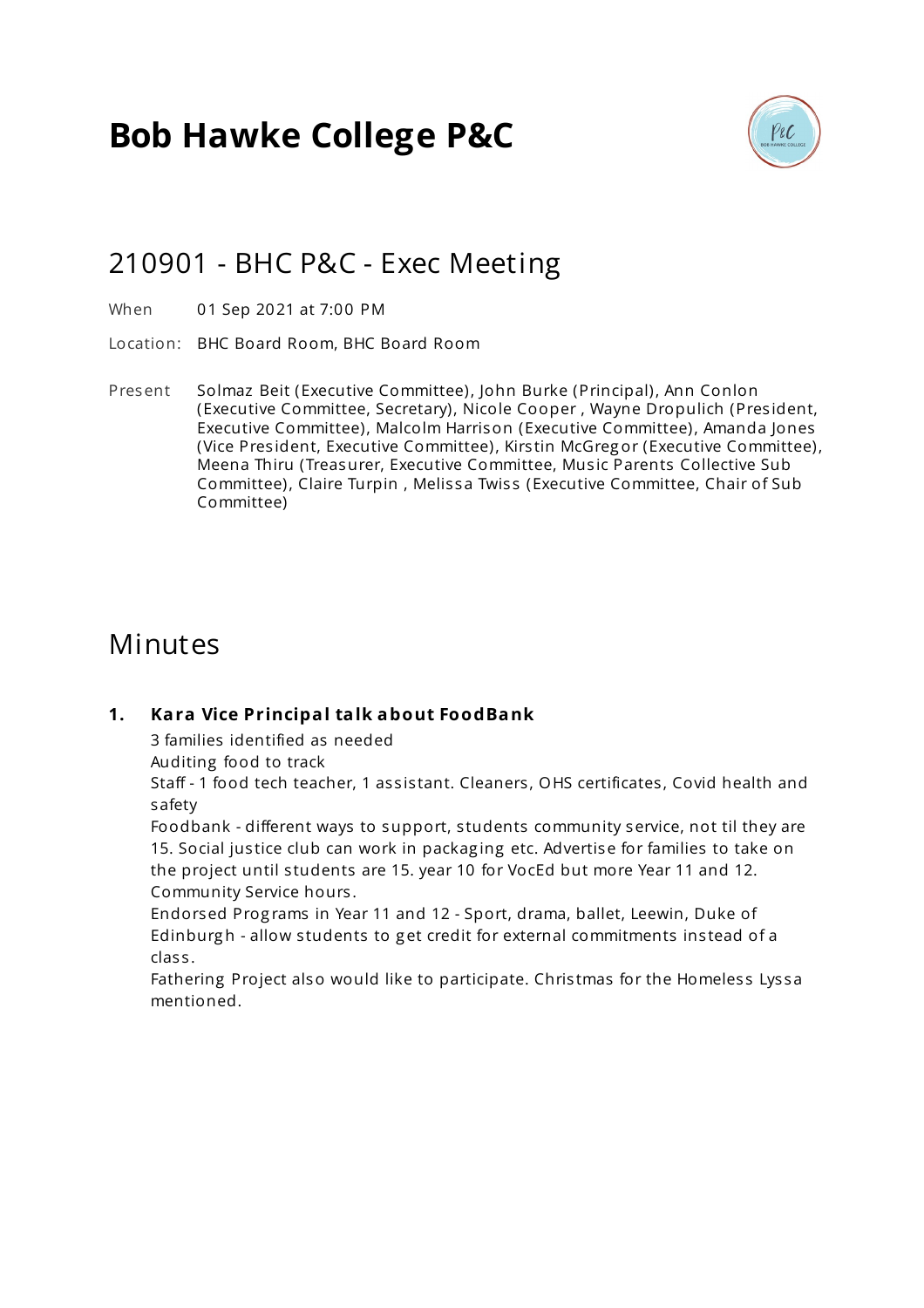#### **2. End of year Celebration of Learning**

School requested we consider switching Nov event to December Tuesday 14th December - 4pm to 7:30pm clean up by 8 - per s chool, date is not final Sausage sizzle - school has a BBQ - Sarah to lead food Primary schools: Mt Hawthorn, West Leederville, Subiaco, Wembley, Lake Monger, Hig hg ate - let them know Bus routes

#### **3. Yr 7 20 22 Welcome/Fun Night**

Combining with December Celebration of Learning event.

#### **4 . P&C funds deployment**

Nicole confirmed books are purchased. P&C to fund \$5000.

 $\mathscr O$  Treasure's Report Term 3B.pdf [P\\_C\\_Account\\_1-9-21.pdf](https://s3.tidyhq.com/orgs/b5f25cff9c5e/attachments/5218d34c75b7cef2b10c76676a4096a999cbc9c1/P_C_Account_1-9-21.pdf)

#### **5. WACCSO conference update and future planning**

WACSSO conference was engaging and educational. Churchlands students presented on a panel. BHC to explore option to have s tudents present next year.

#### **6 . Perth Mod looking for support re Save Subi and building Developments**

John met with Perth Mod and confirmed that we are not supporting the letter to the Education Minister regarding the Subi East development.

#### **7 . 'Your Move' - connection to PE teachers**

Kara is supporting with Anne Sashyeg i. Refitting bike racks with higher density racks to increase room for bikes while Phase II is under construction.

#### **8. Future payment options for use at P&C school events**

Zeller - \$299, \$99 per year for support around machine use. Online set up

#### **Decisio n**

Purchase approved of Zeller machine in the amount of \$299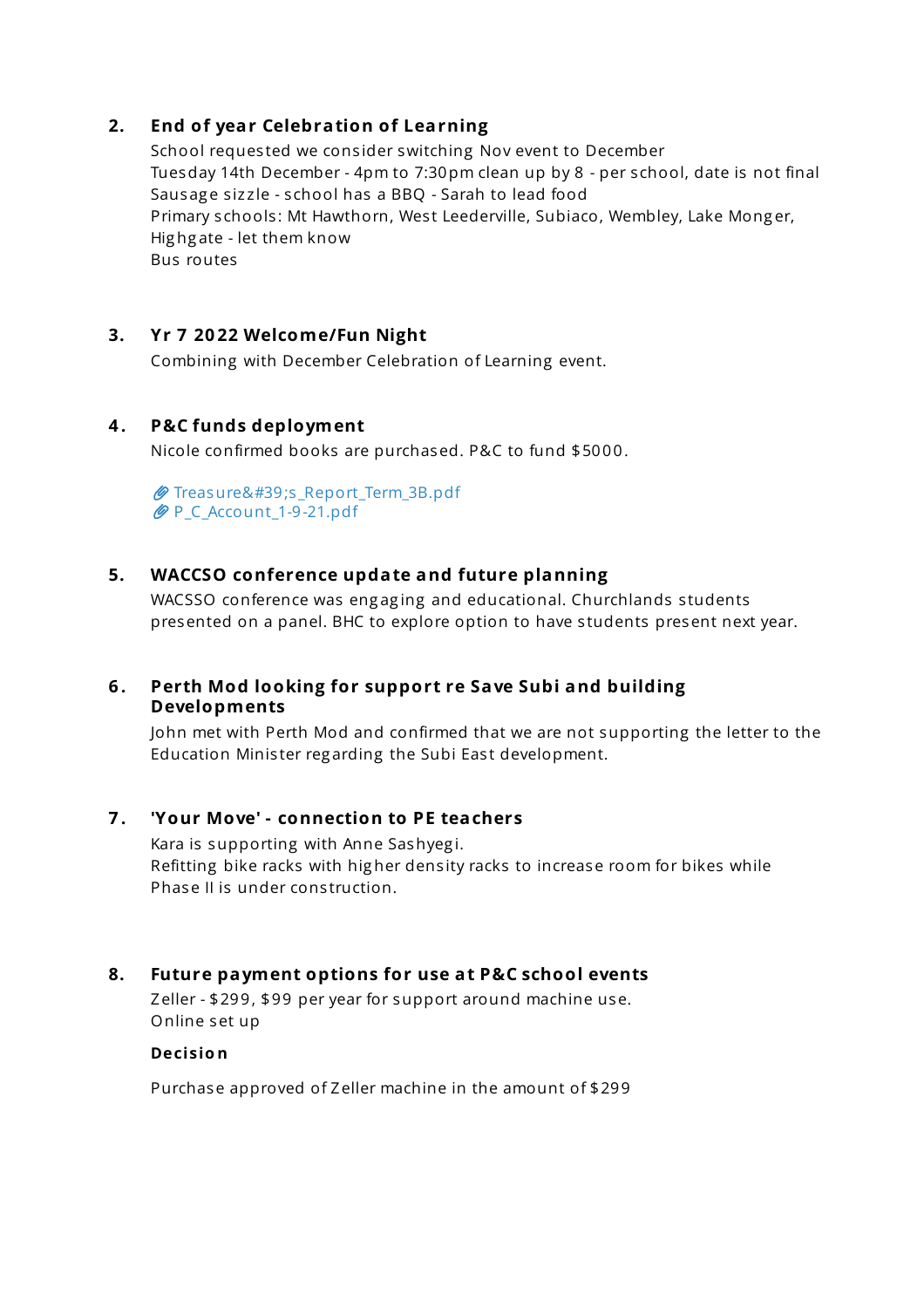#### **9 . Board request to discuss ESL parents and new parents welcome** Solmaz - happy to lead a coffee catch up once a term or so. School to communicate with the parents .

### **10 . Meeting closed - 820 pm**

*End of minutes. Summary of matters arising are tabled on the following page.*